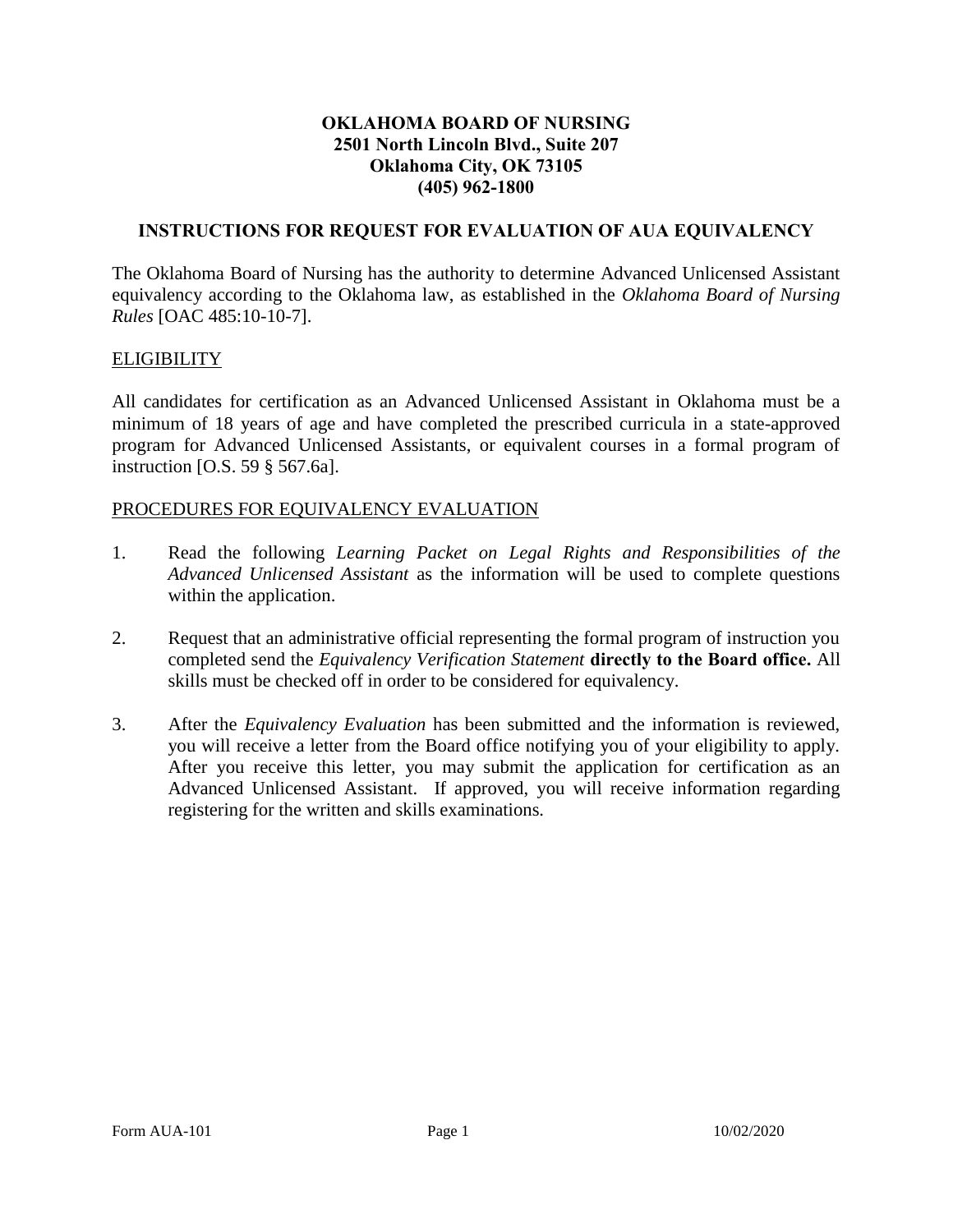#### **OKLAHOMA BOARD OF NURSING 2501 North Lincoln Blvd., Suite 207 Oklahoma City, OK 73105 (405) 962-1800**

#### **LEGAL AND ETHICAL RIGHTS AND RESPONSIBILITIES OF ADVANCED UNLICENSED ASSISTANTS (AUAs**)

#### **INFORMATION FOR AUA EQUIVALENCY APPLICANTS**

#### **INTRODUCTION:**

The Oklahoma Nursing Practice Act (ONPA) 1998 amendment includes a provision for individuals who have completed an equivalent course approved by the Board, or equivalent staff development courses in a health-care facility or an educational institution to apply for certification as an Advanced Unlicensed Assistant (AUA) (485:10-10-7). The following unit is an introduction to the legal and ethical rights and responsibilities of the AUA. This unit is to be used to complete the AUA Equivalency Evaluation application.

#### **INSTRUCTIONS:**

- 1. Read the objectives.
- 2. Study the information below.
- 3. Complete the test questions online.

# **OBJECTIVES:**

- 1. Identify the purposes of the Oklahoma Nursing Practice Act.
- 2. List functions of the Oklahoma Board of Nursing.
- 3. Describe responsibilities of the AUA.
- 4. Identify types of disciplinary actions that may be taken by the Oklahoma Board of Nursing.
- 5. Select examples of actions that could be a cause for disciplinary action.

#### **INFORMATION:**

#### **I. The Oklahoma Nursing Practice Act (ONPA)**

The ONPA was written in 1953, and has been revised or amended as needed since that time. The purpose of the act is "to safeguard the public health and welfare...". It created the Oklahoma Board of Nursing, outlined its functions, and determined how members of the board were to be chosen.

In 1998, the ONPA was amended to include the establishment of the Board-certified Advanced Unlicensed Assistant. The certification training program, examination process and criteria for certification were established. Grounds for disciplinary action were identified.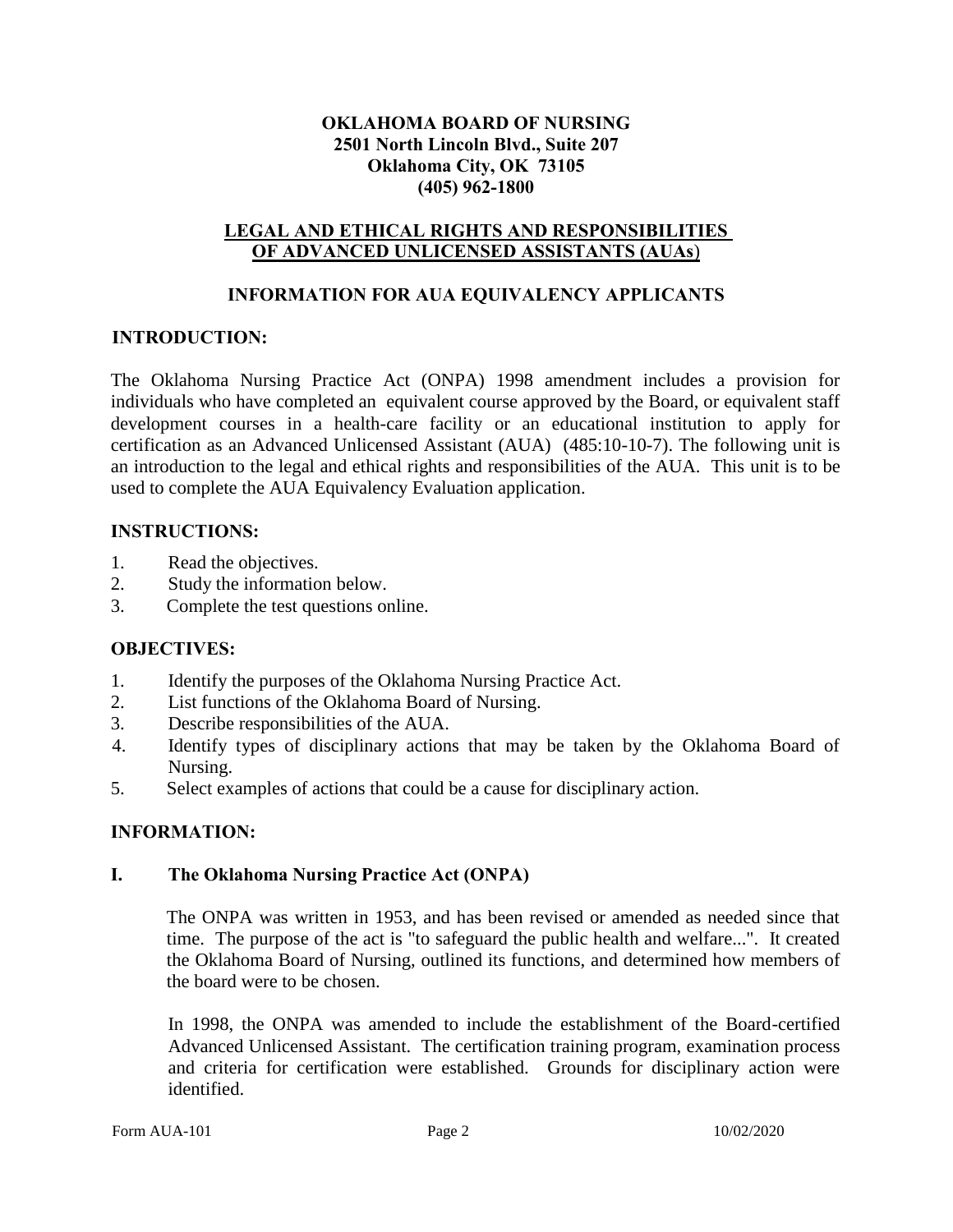### **II. Functions of the Oklahoma Board of Nursing**

- Adopt and, from time to time, revise such rules and regulations not inconsistent with the Oklahoma Nursing Practice Act
- Prescribe standards for educational programs preparing persons for licensure to practice practical nursing, registered nursing, or preparing individuals for advanced practice nursing
- Provide for surveys of such educational programs
- Approve such educational programs for the preparation of practitioners of practical nursing, registered nursing, or advanced practice nursing as shall meet the requirements of this statute and of the Board
- Deny, or withdraw approval of educational programs for failure to meet or maintain prescribed standards required by this statute and by the Board
- Examine, license and renew the licenses of duly qualified applicants
- Recognize Advanced Practitioners in accordance with the Rules and Regulations
- Conduct hearings upon charges calling for disciplinary action of a licensee

# **III. Responsibilities of an AUA**

When you become certified, you sign an agreement with the state in which you are certified. The state grants the certification as insurance that you will provide proper care and attention to your patients. In applying for and accepting the certification, you agree to provide this care to the best of your ability. Should charges be filed against you, you will be judged against the actions of a reasonably prudent person with the same background, rather than against the actions of a reasonably prudent person without training. This set of expectations extends to ethical behavior, such as confidentiality, in which you are trained.

#### **IV. Delegation of skills to the AUA by LPNs and RNs**

Delegating means entrusting the performance of selected nursing duties to individuals qualified, competent and legally able to perform such duties (ONPA, 485:10-1-2) RNs and LPNs may delegate "such tasks as may safely be performed by others, consistent with educational preparation and that do not conflict with this act." (ONPA, 567.3.3.g.) and (ONPA, 567.3.4.d.) Accountability is being responsible to the client and the public, other health-care practitioners and oneself for one's actions/decisions and their outcomes. The nurse who delegates retains accountability for the task delegated.

Tasks that can be delegated to the AUA by RNs and LPNs include skills that are listed on the Approved Skills List (see attached). The licensed nurse is legally responsible for delegation decisions. It is up to him/her to determine if the skill is safe to delegate in a certain situation. This determination will be based on the client's condition, any unusual circumstances that might make the skill inappropriate to delegate, and the competency of the AUA.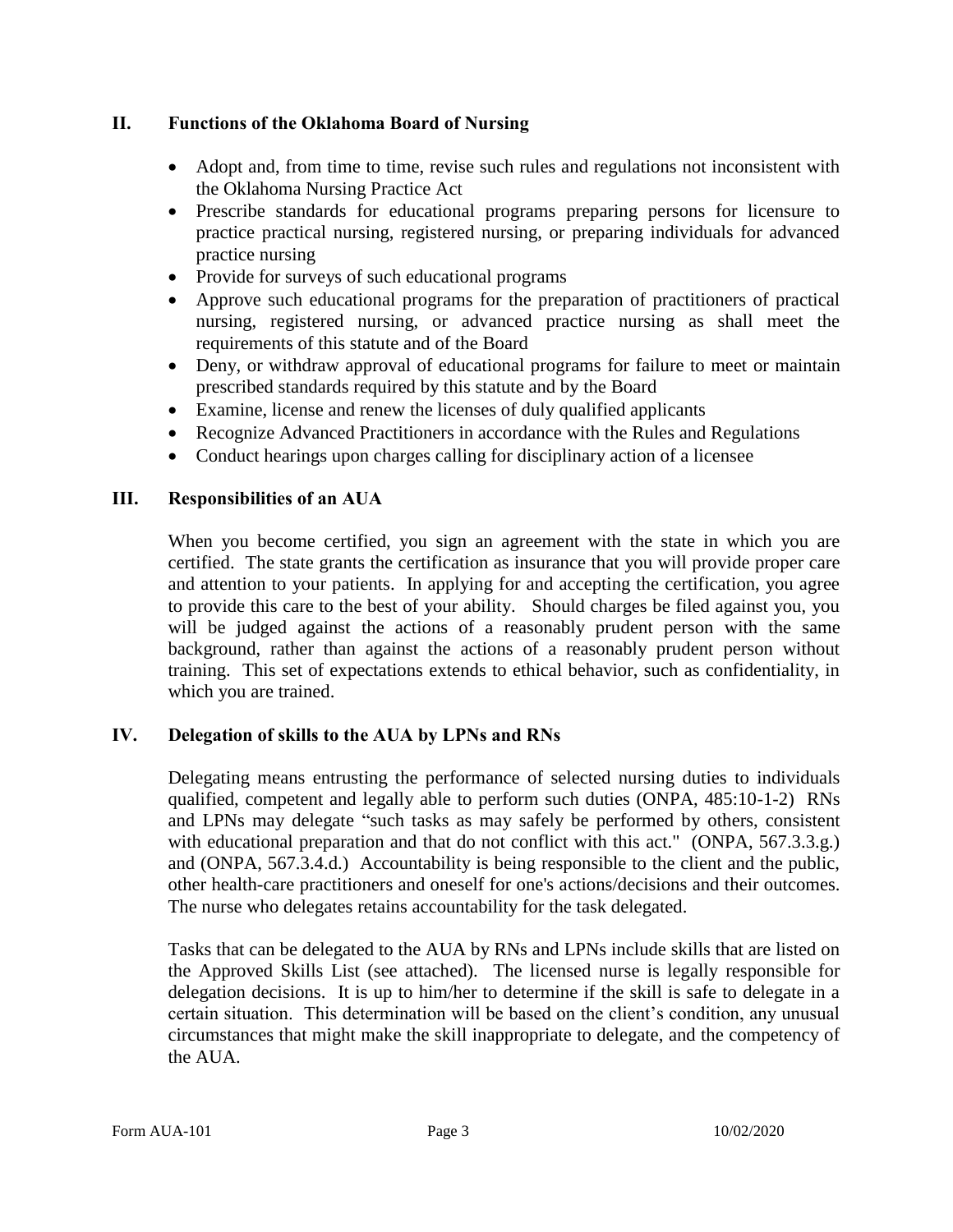It is the AUA's responsibility to ensure that skills that are delegated by the licensed nurse are included on the Approved Skills List. The AUA should inform the nurse of changes in the client's condition, unusual circumstances, or of the AUA's own need for assistance with the skill.

# **V. Examples of Causes for Disciplinary Action**

### **Fraud or deceit in obtaining a license or certification**

- Lying on applications
- Sending another person to take the test for you
- Forged or altered credentials

# **Felony record**

- Found guilty of felony or any offense that constitutes a felony
- The felony does not have to be care related. For example, an AUA found guilty of felony theft may lose his/her certification. Committing a felony reflects upon the AUA's decision-making ability and performance under stress.

# **Incompetence by reason of negligence**

- Use of improper or defective equipment
- Failure to protect the patient from injury
- Failure to properly meet the needs of the patient
- Failure to carry out the nurse's instructions (**NOTE:** When instructions are contrary to policy or ethics, or when they endanger the patient, the AUA is expected to refuse to carry them out.
- Failure to clarify an unclear or questionable order.

#### **Habitual use of habit-forming drugs**

- Though the ONPA uses the phrase "habitually intemperate or addicted," any use that interferes with nursing responsibilities may be grounds for discipline.
- Alcohol is a habit-forming drug
- Prescription drugs can be habit forming

# **Inability to practice safely**

- May be a proven inability or potential inability
- Illness, use of alcohol or drugs, mental or physical impairments, or other impairments may be the reason for insufficient skills

#### **Incompetence, as determined by a court**

- Found by a court of law to be mentally incompetent, mentally ill, chemically dependent, or dangerous to the public
- Committed by a court of law